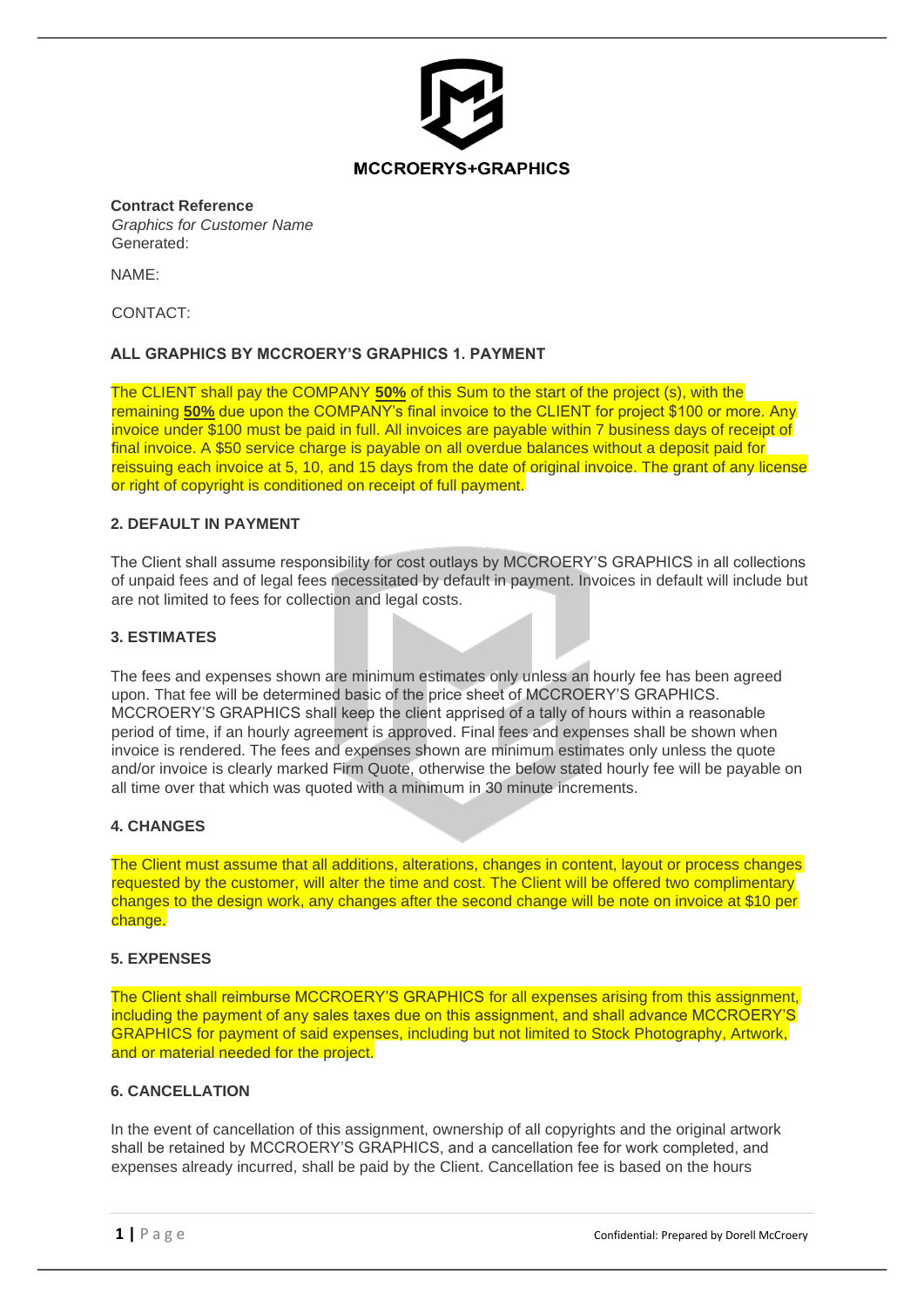

submitted, if the project is on an hourly basis or a percentage based on the time estimate for the entire job. A 100% cancellation fee is due once the project has been finished, whether delivered to the client or not. If the project is on an hourly basis and the project is cancelled by the client, the client agrees to pay no less than 100% of the hours already billed for the project at the time of cancellation plus a flat fee of \$250 or 50% of the remaining hours that were expected to be completed on the project, whichever is greater.

# **7. OWNERSHIP AND RETURN OF ARTWORK**

MCCROERY'S GRAPHICS retains ownership of all original artwork, whether preliminary or final, and the Client shall return such artwork within 30 days of use unless indicated otherwise below. If transfer of ownership of all rights is desired, the rates may be increased. If the Client wishes the ownership of the rights to a specific design or concept, these may be purchased at any time for a recalculation of the hourly rate on the time billed or the entire project cost.

## **8. CREDIT LINES**

MCCROERY'S GRAPHICS and any other creators shall receive a credit line with any editorial usage. If similar credit lines are to be given with other types of usage, it must be so indicated here.

### **9. RELEASES**

The Client shall indemnify MCCROERY'S GRAPHICS against all claims and expenses, including attorney's fees, due to the uses for which no release was requested in writing or for uses that exceed authority granted by a release.

#### **10. MODIFICATIONS**

Modifications of the terms of this contract must be written and authorized by both parties, involving the implementation of a new version of the contract following standard procedures of documentation and approval.

## **11. UNIFORM COMMERCIAL CODE**

The above terms incorporate Article 2 of the Uniform Commercial Code.

## **12. CODE OF FAIR PRACTICE**

The Client and MCCROERY'S GRAPHICS agree to comply with the provisions of the Code of Fair Practice (which is in the Ethical Standards section of chapter 1, Professional Relationships).

## **13. CODE OF FAIR PRACTICE**

MCCROERY'S GRAPHICS warrants and represents that, to the best of his/her knowledge, the work assigned hereunder is original and has not been previously published, or that consent to use has been obtained on an unlimited basis; that all work or portions thereof obtained through the undersigned form third parties is original or, if previously published, that consent to use has been obtained on an unlimited basis; that MCCROERY'S GRAPHICS has full authority to make this agreement; and that the work prepared by MCCROERY'S GRAPHICS does not contain any scandalous, libelous, or unlawful matter. This warranty does not extend to any uses that the Client or others may make of the Designer's product that may infringe on the rights of others. Client expressly